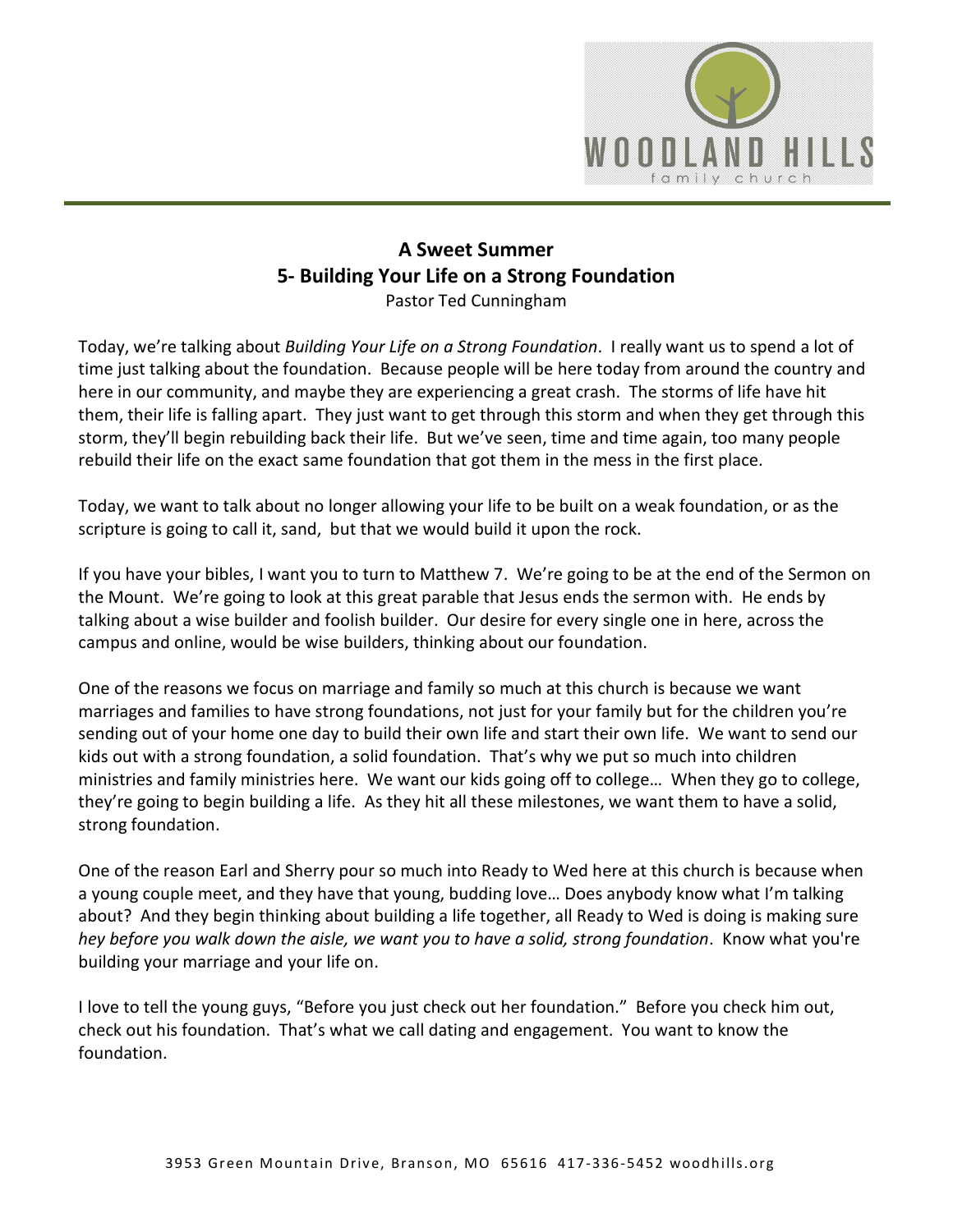Here are three things true as we jump into this great text. Everyone here, every single person watching here on campus, you're building your life on something. So, I just want to start by asking the question: "What am I building my life on?" "I've been working hard my whole life, Ted, and I want to make money." "I've made a lot of money, I've lost a lot of money." Well, hopefully, you're not building on the foundation of your possessions or your stuff. Some of you like to make a name for yourself and you're building your life on the foundation of your name. We read in Ecclesiastes that after you're dead, your name will soon be forgotten. It's not a good foundation.

Some of you are going to build on the power you get or the prestige you get from a job or a career. All of the career stuff and earning money, all of that's part of life, but we don't want it to be the foundation. So, what are you building your life on?

Here's what we also know to be true. Everyone goes through storms in life. Have you ever been around someone experiencing a great crash and they look at other people and they say these words: No one understands what I'm going through."? The Hebrew for that is "HAH!" It's not true. They may not be going through the storm you're going through right now, but you don't know that they haven't been through that. Sickness has hit their family like it's hitting your family. Difficult financial times has hit their family like it's hitting your family. Marriage struggles have hit their family like it's hitting your family. When life begins to get a little shaky for you, be very careful that you don't look around and be like, *I'm the only one that's ever been through this.*

That's why we believe in groups here, we believe in biblical community. Biblical community is good. You want to go be with other believes because you think your life is falling apart and you go to a small group, and then you get out in the car afterwards and you're like, *Wow! At least we're not as jacked up as all those other people going on in the there.* That's called biblical community. Why? Because they're going through storms and if they are not, they've been through a storm. And if they're not, they're getting ready to head into one. Everybody goes through storms.

Here's the last part. I don't get to choose everything that happens to me in life. I get to choose a lot, but not everything. The good news about the text we're going to see today is I do get to 100% choose my foundation and what I'm going to build my life on.

Let's jump into this great text in Matthew 7. This is the end of the Sermon on the Mount. It's a great parable, a great story. It's a short story and you're going to see three things true about each builder and one thing that separates them. So just get this one thing down today – that's the difference between a wise builder and a foolish builder.

*24 "Therefore everyone who hears these words of mine and puts them into practice is like a wise man who built his house on the rock. 25 The rain came down, the streams rose, and the winds blew and beat against that house; yet it did not fall, because it had its foundation on the rock* (the right foundation)*. 26 But everyone who hears these words of mine and does not put them into practice…* There's the difference. But three things are true about each builder. Both are building, both are going to go through the exact same storms, and then this is key – both hear the Word of God. Both build, both going through storms, and both hear the Word of God.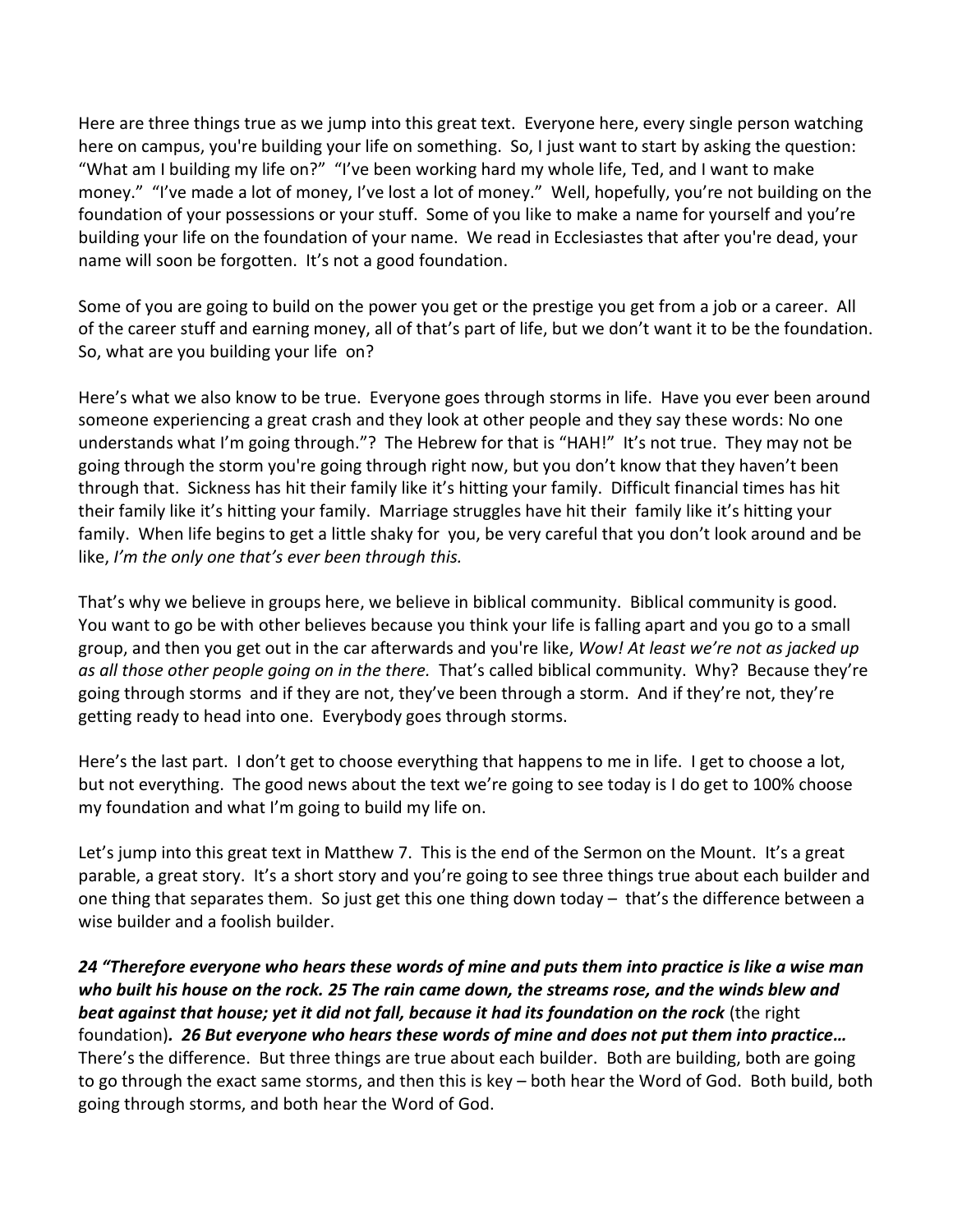What's the difference? One puts them into practice, and one does not. One follows the teachings of Jesus and makes it part of their life, and one does not. One experiences a great crash, the other stands strong. Again, we're all building a life. The question for us today is what are we building it on? *…is like a foolish man who built his house on sand. 27 The rain came down* (the same storm), *the streams rose, and the winds blew and beat against that house, and it fell with a great crash."*

I think that's the hardest part about watching someone's life crash. Once it crashes and they begin to make it level out emotionally and they begin to move on in life. They begin rebuilding and then they're rebuilding on the exact same foundation that caused the great crash. It's not about the storm that's hitting you, it's about what your house is built on. What is your life built on?

I got to thinking about wise and foolish builders this week. First of all, I thought about the seasoned believers in our church. Most of them go to the 8:30. That's our senior adult service. They watch Fox News for three hours and then they're here by 8:30. Most of them are here by 8:00. We have to remind them we don't start until 8:30 but they are here and packed into the place.

Have you been around a seasoned believer, someone whose life is built upon a rock when the storms hit, the health scare, the diagnosis, the crash in the market, this thing called a pandemic? Isn't that interesting. The pandemic was a storm that hit all of us. Same storm hit all of us. Why did some stand strong and others not?

I talk to pastors all the time now. I've been talking to a lot of people who are just done. There are pastors thinking about leaving ministry because of the last year. I'm just grateful… and we saw it. I'm grateful for a church with a strong foundation, and that we're not built on committees…. I never want this church to be built upon a personality. Listen, a church built on a personality is heading for a great crash. It is. We see it all the time in churches around the country. I don't understand churches that build on a personality and then something happens to the personality. You had the wrong foundation. We all went through the same storm. Why did some churches stay strong and some crashed? When the storm hits, you have seasoned believers who are steady and secure. But then the new believer… When the storm hits, they are surprised, there are shaken.

Katie and I changed this slide today because when I read it again last night… You know, you're putting those together and you have a heart behind what you're putting together and then you read it again on Saturday night and you're like, *Well that was very condescending the way I was going to say that*. I had up here: Immature Believers and I had the word *soft*. And I'm like… I was getting ready to put *backbone, spine,* and all that stuff. Then I thought I needed to bring it down a notch and try to encourage people in their walk with the Lord. *I was really going after you weaklings*. That's not the heart behind this message at all.

You've been around new believers that when the same storm… It's the same storm. Steady secure. New believers surprise you. I came up with it in the 8:30 because I was singing it while we were singing another song. You can sing it with me if you want. "My hope is built on nothing less than Jesus' blood and righteousness. I dare not trust the sweetest frame, but wholly lean on Jesus' name. On Christ the solid rock I stand, all other ground is sinking sand."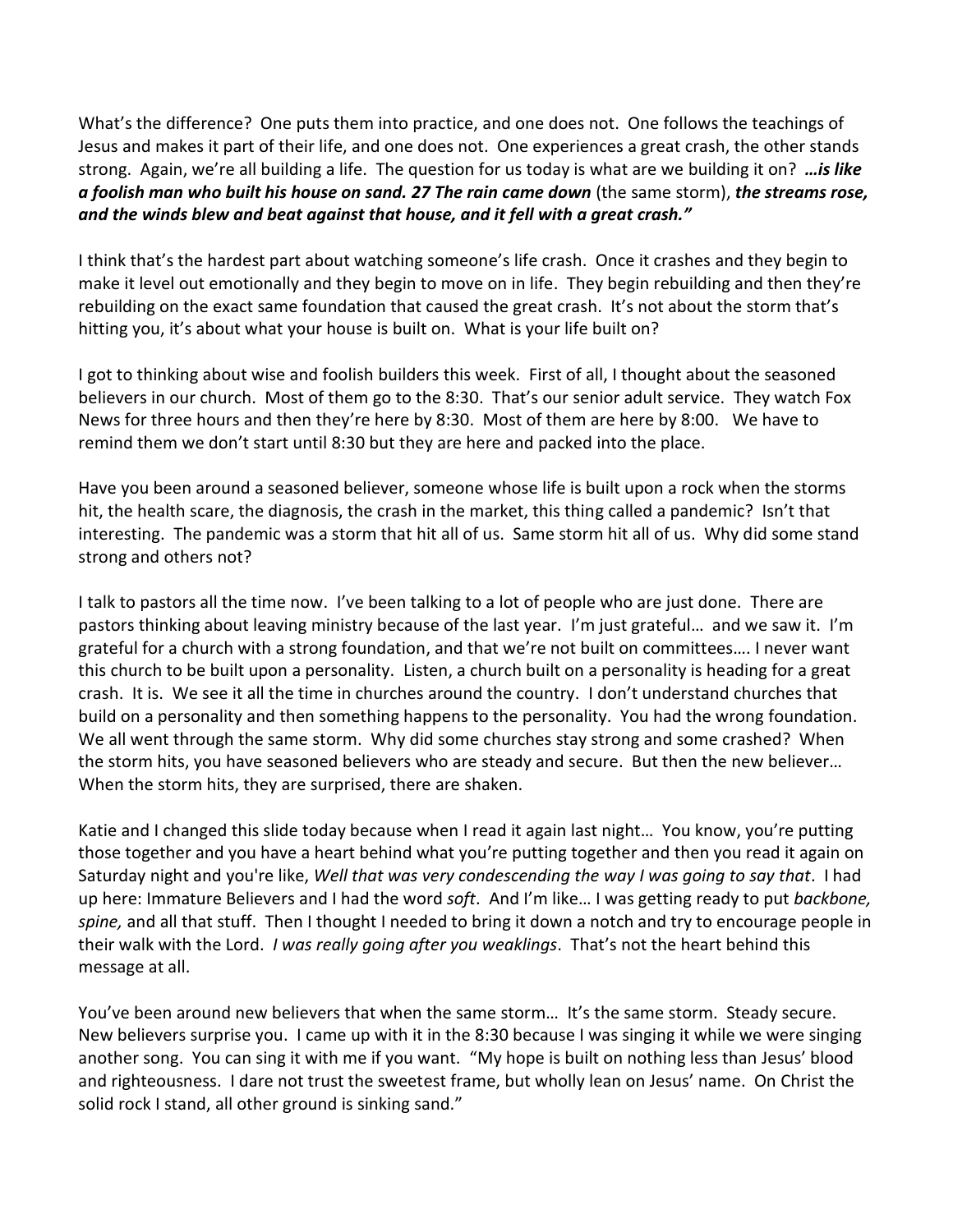We could spend all morning talking about the different types of sinking sand, but we don't need to get into all that because there is only one rock and that is Jesus. Everything else… anything else you can come up with… "Is this a good thing to build my life on?" No, sinking sand. "Well, what about this?" Nope. Bad foundation. You will crash. It will take you toward a terrible crash.

Here's what we know about storms. Storms reveal our foundations. I've seen the pictures. I Googled bad foundations this week. We have a little bit of a foundation issue. My daughter's door on her bedroom works about a couple of seasons a year. And there's a big crack up her door, it goes all the way up. I don't need foundations repair experts coming up to me after this service because we've decided to live with it. We have trimmed that door so much there's a gap at the top and a gap at the bottom. It's becoming one of those swinging bar doors. Right now, her door works, so it works in the summer. But come winter, something happens, the limestone changes and we're not doing nothing with that door.

How many of you have doors and windows that don't work? Am I the only one in the Ozarks that…? You all are the least supportive church people I've been around in a long time. I know you have doors and windows. Listen, it's crazy to think about how much time I have spent fixing that crack. I don't know where all the mud has gone. I have bought those little patch things. I have ten of those on her wall and it's not any thicker. I have no idea where it goes. It's not going back in the crack and down the wall.

If I don't want to patch anymore, I could fix the foundation. If I wanted my doors and windows to work all four seasons, I could go to work on my foundation. If you Google this, you'll see pictures of houses built on the beach and a storm comes in and there's the foundations. You see the foundation and you see one side of it broken off. Those people would be crazy to go back and build on that foundation. They have foundation work to do. I'm convinced that, over the last year, all the storms did… all this pandemic did was cause us to take a serious look at the foundation. There were marriages that had strong foundations. Churches that had strong foundations.

You can take the same into the community. Business that had strong foundations, schools that had strong foundations, but then you saw this other side. People are like well look what happened. It was a weak foundation. You didn't crash… If you've experienced a crash or you are experiencing a crash right now, you didn't crash because of the storms that hit you. That's not what Jesus is teaching. The storms hit both the wise and the foolish. You crashed because you had a weak foundation. And if I can just encourage you, don't wait for a storm to work on your foundation. Now s the time. Start right now.

If you've recently experienced a great crash, work on your foundation before rebuilding your life. How do you do that? I think what Jesus is saying here is put into practice the words that you have heard. And that's where all of us are at today. Every single person in here, across the campus and online, has heard the words of Jesus. Now, you are required to respond. And the response is your decision. You choose. You decide what you're going to do with Jesus. You decide what you are going to do with his words and with his teaching.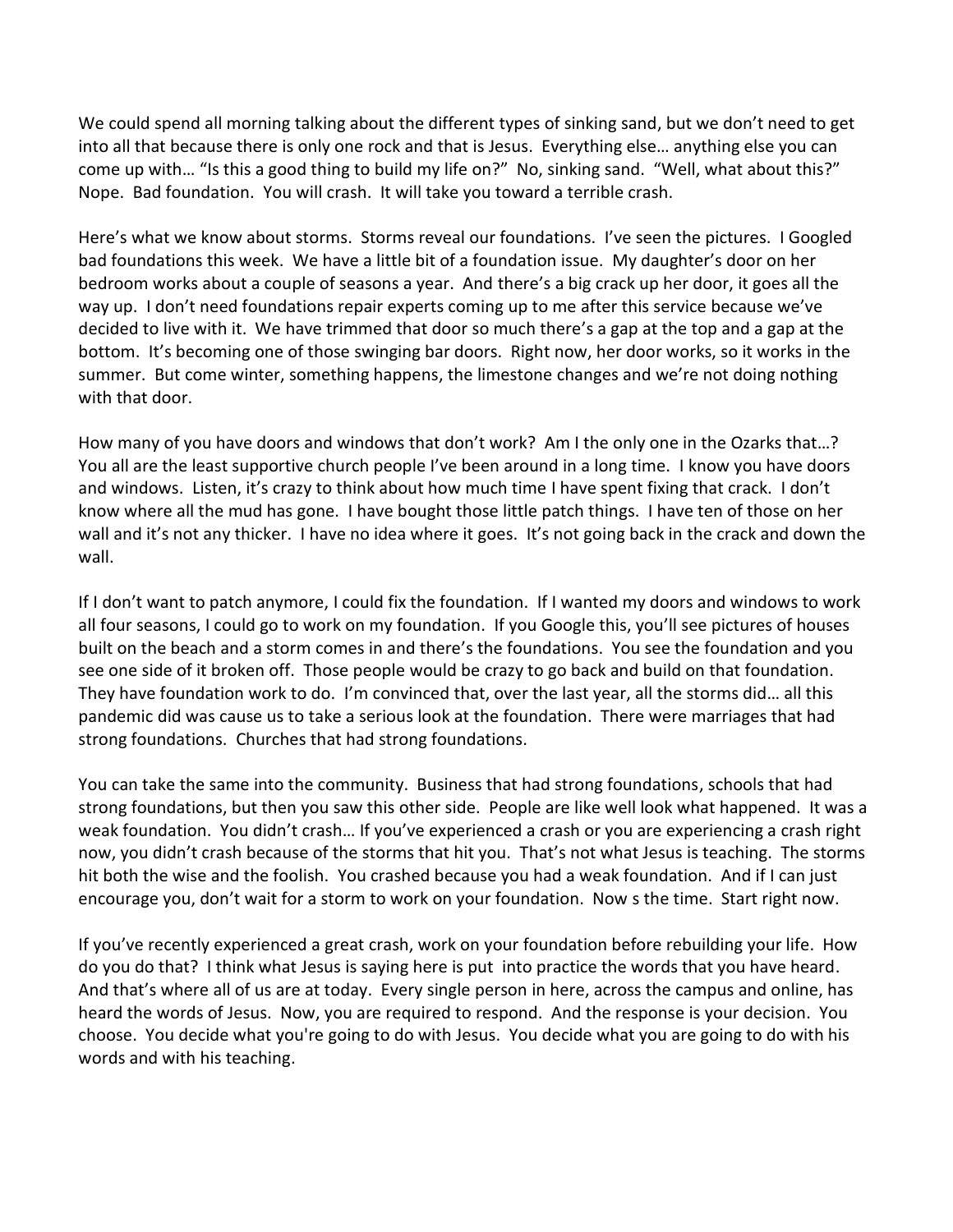I think there are like five things… There could be more. But there are five things people do after they hear the Word of God. We see it all the time. I know there are a lot of churches that know it because they've learned it. They can regurgitate the words of Jesus, but are they doing something with it? Are they putting into practice what Jesus taught?

There is another group that hear the Word of God and they debate it. We call that seminary. And it's honestly why seminary wore me out. It really did because we want to debate, debate, debate. You probably get this for twenty years if you've been here for any length of time. Let's just find out what it says and do this crazy thing called do it. Just do it. "Well, what did he really mean?" Do it; do your original language search and do the study and do all that, but when he says, "Love your enemies," just do it. Just find someone you hate and go love them. Is it that difficult? Why do we make it so painfully difficult? Love your neighbor. Go love your neighbor. "Well, what does that mean?" Love… Neighbor. Find someone close to you, in proximity to you that doesn't look like you, talk like you… Just find somebody. A random stranger on the street and then love them. "Well, what does love mean?" Just love them and shut up. I'm like a parent mad at his kids right now. "Just do what you're told."

Let's take the words of Jesus… When you read the Sermon on the Mount alone. Don't have hate in your heart. You've heard you shouldn't and you're patting yourself on the back. But if you hate your brother, stop hating your brother. Love your brother.

Then we have another one. Change it. People want to read it and are like, "Well that's not really what it means." I love the pastor that I came to ministry under, James Merrick out of Atlanta. I love what he says. "God is not going to change his Word to fit your generations wants and needs." He's not going to do it. So, we need to stop reading it and go "Yeah, but I haven't experienced it that way." "I'm not feeling it." Listen and do it.

Deny it. Now we know that. But again, these are all decisions we make because Jesus said what? Both heard. Both heard the words, and now they have to choose what they are going to do with it. Remember when Paul stood before the men of Athens? He preached the gospel. He stood in this city that was full of idols. They even had an idol that was to an unknown god. And he stands up and declarers Jesus Christ risen from the dead and says, "In him we live and move and have our being." He had three responses to that gospel presentation. People sneered at him, mocked him like, "Oh we're not buying this resurrection from the dead thing." Others listened and said we want to hear more. We would call them a seeker. But there was a third group that followed that day.

When you think about those three responses, it's kind of the same what we learn in this text today. They all heard and had a decision to make. Some of you will hear the Word of God today, Jesus was proclaimed to you today and you will deny it. But what is Jesus saying? Jesus is saying live it. You get to choose your foundation. You get to choose what you build your life upon. Here's the key for the text because it's the difference between the wise and the foolish builders. Put them into practice. Do something with it. **Your foundation is determined by what you do with the Word of God, not by what you know about the Word of God**. Are you living it out in your life?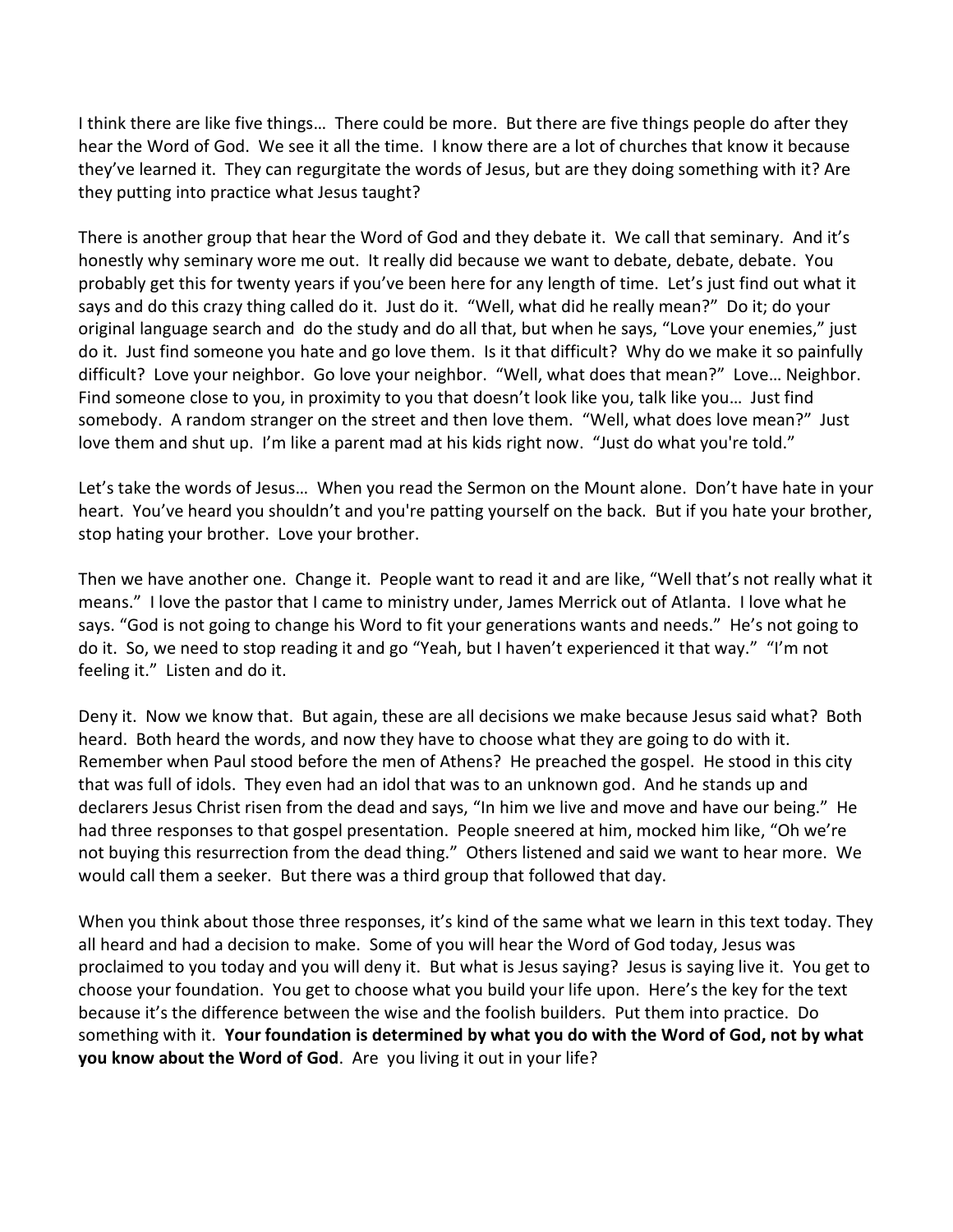I've been very blessed the last month or so with our speakers that have been coming in. Alex Himaya ministered deeply to this congregation last week. As he was preaching… If you haven't gone back, go back and watch Alex's message. He has an entire series in one message. As he was preaching, the sacred echo for me was *be ready, be ready, be ready*. There is a war, there is a battle that's raging. We have to be ready for this battle. My mind kept going back to Ephesians. After Paul's central teaching in the New Testament on marriage and family, we are told to put on the armor of God. Why? That's because when you take a stand for God, when you begin to live your life putting into practice the words and teachings of Jesus, you are on Satan's radar, and he is going to attack. And by the way, if you're doing this from a generational perspective that *I don't want to just live my life for Jesus, I want my kids to live their lives for Jesus and so I want them to leave my home with a foundation that is built upon the rock.* When you start getting serious about your marriage and your family, watch out. That's why Paul says put on the full armor of God.

Watch what we read in Ephesians 6:  $10 - 13$ . I don't have time this morning to go through all of the pieces of the armor. *10 Finally, be strong in the Lord and in his mighty power.* Meaning we're not going into battle on our strength. We're going in on his mighty power. *11 Put on the full armor of God, so that you can take your stand against the devil's schemes. 12 For our struggle is not against flesh and blood, but against the rulers, against the authorities, against the powers of this dark world and against the spiritual forces of evil in the heavenly realms.* Now watch this. It's very important that we don't mix this passage up. *13 Therefore put on the full armor of God, so that when the day of evil comes…* Did you get that? It didn't say when the day of evil comes, get your armor on. No. You kept getting this from Alex's message last week. Be ready. This armor should be on now. This armor should be on now because the day of evil is coming. And that's a terrible to wait. That's what we're saying about foundation. Don't wait for the storms. Work on your foundation now.

One of the things we're really ramping up with discipleship moving into the fall is our foundational classes that you can go through to make sure your foundation is solid, strong, and ready, that when the storms hit you, you can be that seasoned believer who weathers it. You're secure and your steady in the storm. Be ready, the day of evil is coming. You may be able to stand your ground and after you have done everything to stand.

This September marks 20 years since 9/11 and I've spent a lot of time over the years talking to my kids about this day. Amy and I remember everything about that day – where we were, who we ministered to, all that was taking place. The bottom line is this as a nation we were not ready for that. We weren't prepared. If you get a chance to watch… I don't know what channel it's on but I've watched it I don't know how many times. It's very emotional for me to watch. They do an interview with George W. Bush. They just walk through the day from his perspective, and he walks through all of the events of that day. You'll see how our country was not prepared. It drove President Bush nuts because they were in and out. Here's the president of the United states needing to make decision not having the information that he needed.

In the 9/11 Commission Report, I read through that years ago. I'll share some of it with you. It says, *We learned about an enemy who is sophisticated, patient, disciplined, and lethal.*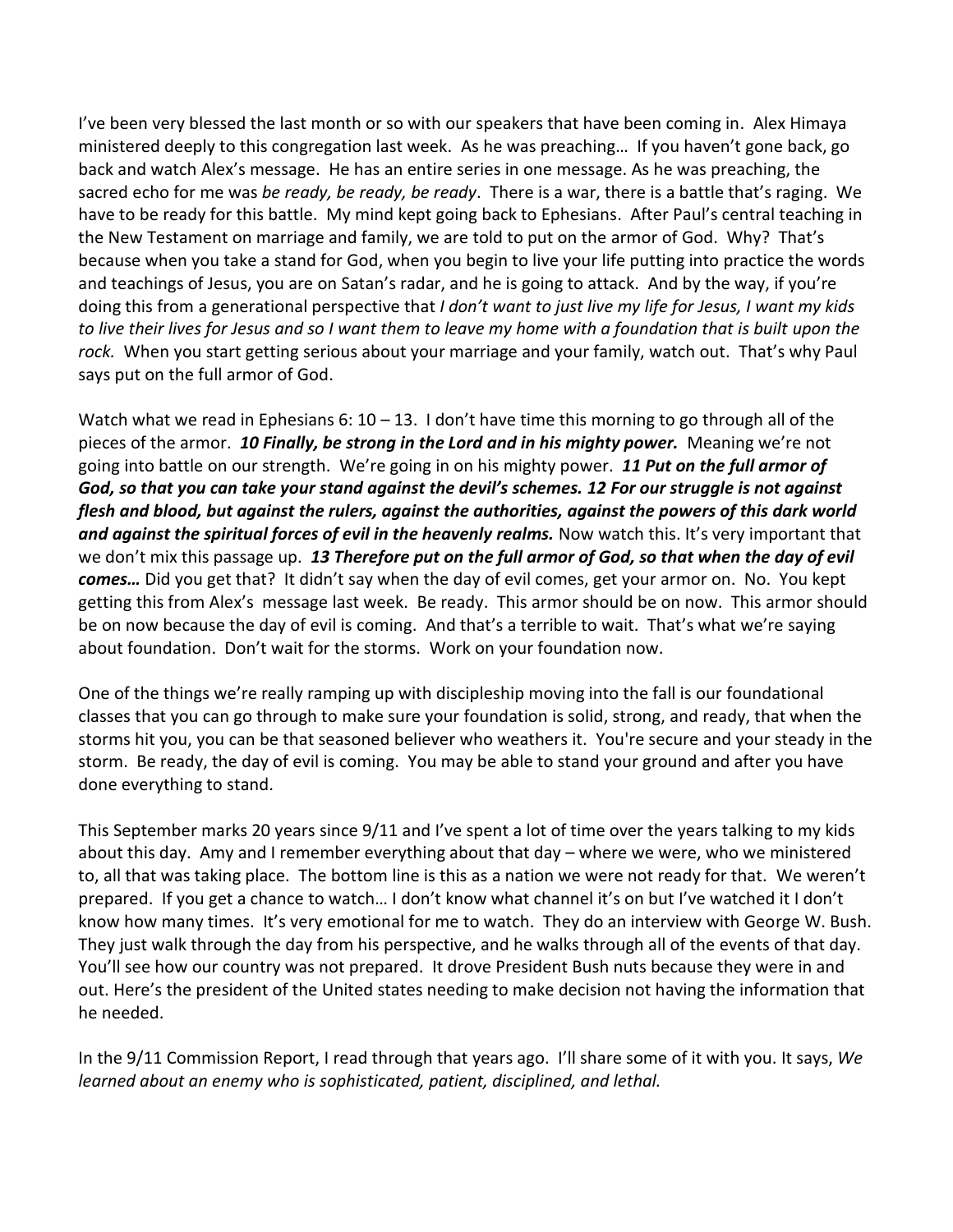When I read that, I thought Satan is sophisticated, patient, disciplined, and lethal. That' why the armor needs to be on at all times.

*The enemy rallies broad support in an Arab and Muslim world by demanding to address political grievances but it's hostility toward us and our values is limitless. Its purpose is to rid the world of religious and political pluralism and equal rights for women. It makes no distinction between military and civilian target. Collateral is not in its lexicon. We learned that the institution's charge with protecting our boarders civil aviation and national security did not understand how great this threat could be, and did not adjust their policies, plans, and practices to deter or defeat it. We are dealing with a new type of enemy.*

Alex talked about it last week. Different face, same enemy.

*The test before us is to sustain the unity of purpose and meet the challenges now confronting us. We need to design a balanced strategy for the long haul to attack terrorist to prevent their ranks from swelling, while at the same time, protecting our country against future attacks*.

When I think about readiness in our families and I think about readiness in our church… I think about it often when I go to the airport. You've been to an airport in the last 20 years, and you know we deal with this thing called the TSA. A lot of times, yeah, I get impatient with long lines like anybody does, but I just don't see the attitude toward it because yes, sometimes it looks like overkill to have five people checking through the gates with 12 TSA agents, but I could tell you this, even from our little airport in Springfield, SGF, we're ready. It's not overkill it's just we're prepared to not let something like 9/11 happen again.

I joked about it a couple of weeks ago, but it's serious. You know, the whole being on a plane ready for action at any moment. Then that pilot called able-boded men forward to take out a threat and I said I've been waiting for that moment my whole life. I got an opportunity coming back from LaGuardia this week. We were sitting up front and I heard the flight attendant say, "There's a fight in the back." I looked at Amy and I go, "This is it. I love you and I'm going to take care of business. They pulled the plane back in, opened the gate, and security came on. It's pretty rough out there these days. And then I found out it was two moms fighting. I thought the congregation really wouldn't respect that if I go breaking up two moms fighting. Or let alone they take me out. That would really be embarrassing.

But when I think about foundations, I think about that readiness Alex talked about last week. Are we ready? Are you prepared? Some of you just got out of the storm and your life crashed. This just comes from the heart of a pastor who loves you. You're headed for another crash. I know you're headed for another storm. The reason I know you're headed for another crash is because you're building your life on the same foundation that brought the last crash.

I've been to a lot of churches that built the church on the foundation of tradition. Tradition can be part of the church, but it's not our foundation. Jesus was very clear about that in the scripture. Don't let that be your foundation. Let emotions be a part of your life, but don't let your emotions be part of the foundation.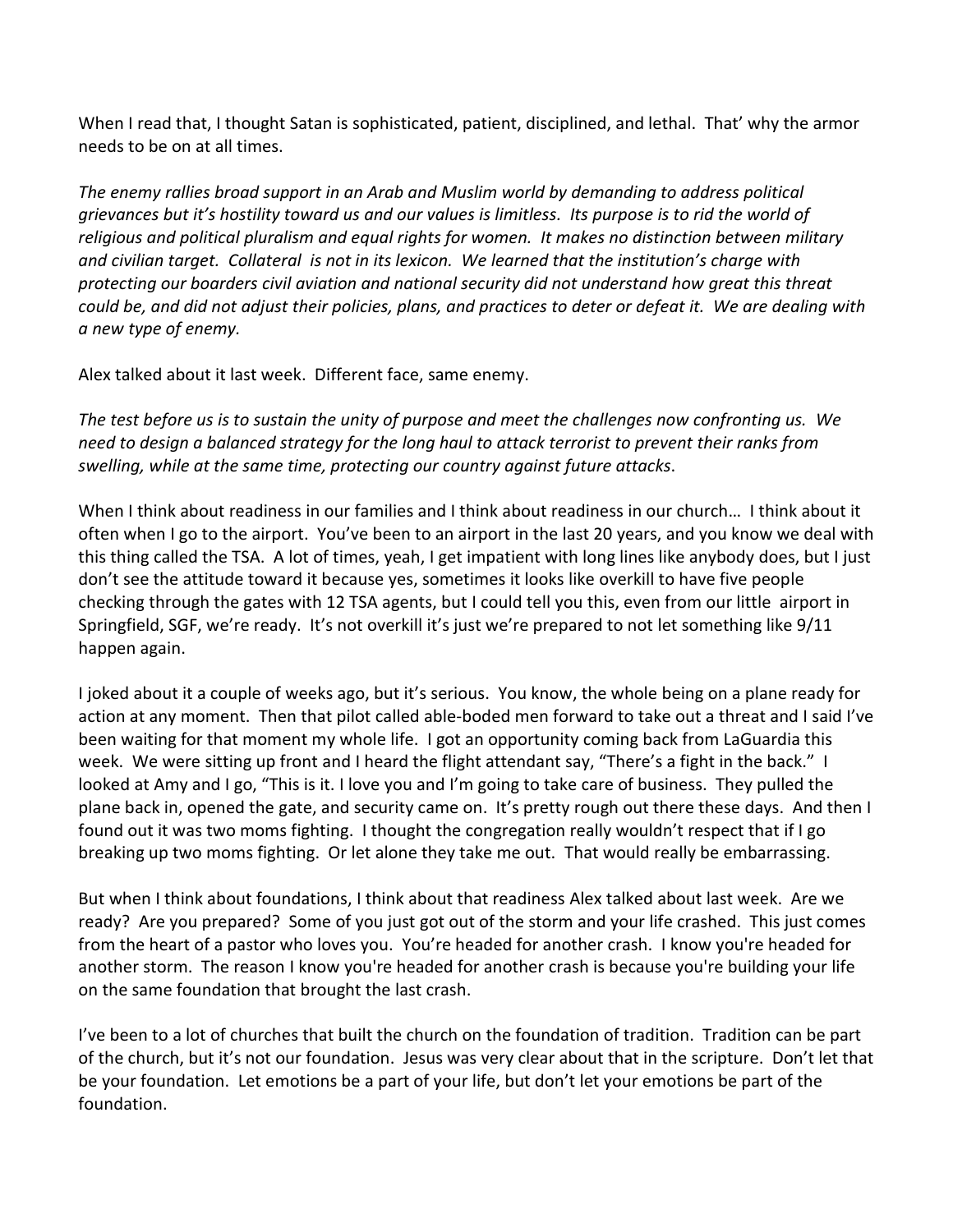As Ryan Pannell says, emotions are like our children. We listen to them, we care for them, but we do not allow them to make major decisions for our family. Terrible foundation. Don't let your emotions be your foundation. Also, don't let your experiences be your foundation. I see it all the time. "I've read this in God's Word, but that's not what happened in my life so I'm not going to…" "I have a family member who's choosing to live life a different way and to validate and support that family member, I can't listen to God's Word on this particular…"

No, no, no, experiences are what make up life. We all have experiences, but I am not going to build my life on my experiences or your experiences. Your experiences are not my authority. I can learn from your experiences, I can grow from your experiences, I can build pieces of my life off of your experiences, but they'll never be my foundation.

And since it's 4<sup>th</sup> of July, let's go where angels dare to trod. Be passionate about your political party's platform, but don't build your life on it. Be involved in government, get passionate about elections, that's great, but I'm just telling you, as your pastor, do not build your life on a political party… please! Don't do it. Do you know why? If you build your life on a political party, you're headed for a great crash. "Can my foundation be God and country?" No. Your country can be part of your life, but it's not part of your foundation. Why? Because if it's not Jesus, everything else is sinking sand… everything! Jesus Christ and then my emotions, my experience, what I'm passionate about in this country. That's all part of life, but some of you have been experiencing an emotional, spiritual, crash over the last six months because you added to your foundation that that doesn't belong there. Jesus Christ is the foundation. Everything else is sinking sand.

If you've recently been through a divorce, work on your foundation before building a life with someone new. The Lord has been working on me in this area. Because my passion is for marriage, I spend a lot of time thinking about marriage and how to help people in their marriages. One of the areas that I've struggled with over the last 20 years, and I know that God is doing something in my life and in the life of this church. I talked to many people after the first service about this. There's this tension we live with in this church and the tension is we want to help couples in crisis. R.G. and Karen Yallaly and then dozens of Marriage 911 mentors are constantly helping people in crisis and couples in crises wanting to save their marriage.

So that's our passion and we want to keep fighting for marriage, but we also realize that some marriages end in divorce and the problem is that tension is we don't want to help someone go through a divorce because it looks like we're not honoring marriage. And we have to live with that tension. I don't think that tension is going anywhere, but I will tell you what does need to change. What needs to change is this church, starting with me. We need to be there for people during the darkest seasons of their lives. We need to be there when someone is going through a difficult season. Again, I have friends all over the country and all they do is marriage and family. I was texting them this week going, "You know what? We have marriage crisis counseling. We have that going on in the church. We have Divorce care at our church. What do we have in between? What do we have in the gap?" Because what we say is, Okay, if your marriage can't be saved and you're getting a divorce, we have Divorce Care that can help you heal from that." And then the church… It's not intentional. It is not intentional at all.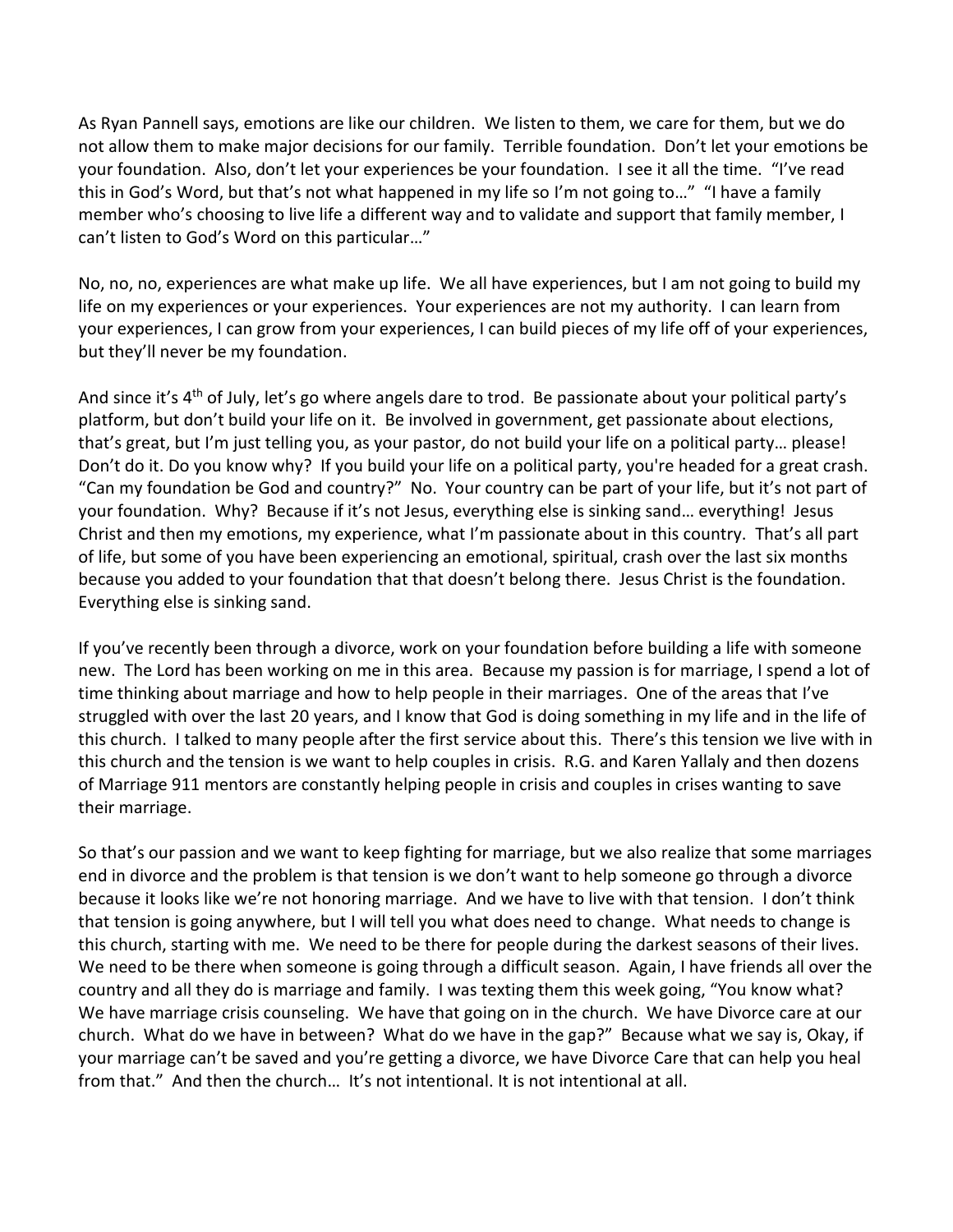The church is absent between the two. And I think, if I can just speak for myself. it's ignorance and I think its not knowing the next step to take. Yet, I do know that I want to be there, this church wants to be there through these very dark and painful seasons. I don't know what that looks like, but we can't abandon people even it's out of an ignorance when they go through difficult seasons.

I will tell you, and I say it often to a couple when I've been in the room, when I see the marriage end and the marriage dissolved and they are now moving forward, there's going to be no reconciliation. I usually lead out with, Will you both promise me that neither one of you will start dating anyone any time soon? We have foundation work that needs to be done. And don't go rebuilding your life with someone new until we take a look at that foundation and begin building back that foundation."

If I could just say that if you found your way back to church during a storm, would you stay put and work on your foundation? If you leaned into seasoned believers during a difficult storm in your life… I mean the rain is coming down, the water is rising into your house, beating into your house and you found your way back and you leaned into seasoned believers, here's what's going to happen. After the storm passes… I see it happen too many times. You go back to people who are not good voices. You go back to people who want you to build your life on all these other sinking sand foundations. Stay put. The reason you need to stay put is there's another storm coming. You're not done with storms.

If you cried out to God during a storm, keep praying long after the storm passes. If you're leaning into biblical community, you're leaning into the Lord, keep praying, keep pressing. If you reach for your Bible during a storm to find answers for what you're going through right now and the storm that is gone, keep looking for answers that you'll need later, that you need now. His Word is alive and it's active. Press into this because there's another storm coming.

The only difference between the wise and foolish builders is what they did with what they heard. And today, you have heard and now you have to make a choice. Will you obey, will you live, will you practice it, will you deny it, will you walk away from it? Will you just debate and want to change it into something that fits your bias or your worldview? Or will you say, "Jesus, you are mine. I receive you. I receive your life. I receive your words. I want to know what you say and what you teach, and I want to live it." After he washed feet, Jesus said this in John 13; 17: *"Now that you know these things you will be blessed if you do them."* Build your life on that.

Sing this song with me. "When he shall come with trumpet sound oh may I then in Him be found. Dressed in his righteousness alone, faultless to stand before the throne. On Christ the solid rock I stand all other ground is sinking sand, all other ground is sinking sand.

Father, in the name of Jesus, I pray for the one right now who is experiencing that great crash that today they would realize it's not the issue of the storm; it's the issue of the foundation. And that today they would go to work on building a foundation – learning your word, putting into practice the teachings and making it their life and quit running from you because they are running from one crash to another. That today would be the day that their life is built upon the solid rock of Christ Jesus.